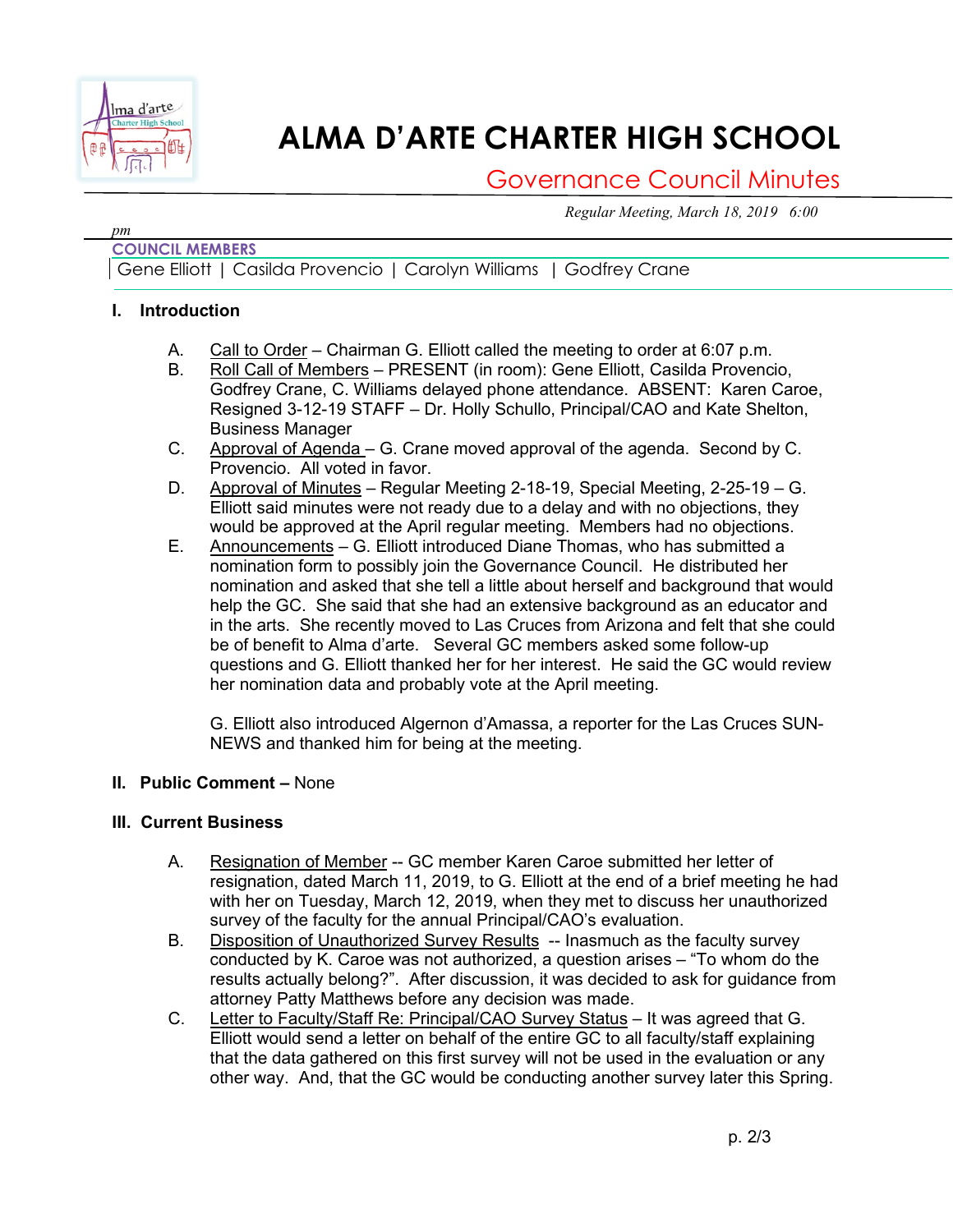- D. New Member Recruitment G. Elliott reminded members that with the new vacancy we would have to re-double our efforts to identify and recruit new members. That is especially true in light of the time of year and the July deadline for all members to have required annual training.
- E. Confirmation of Principal/CAO Annual Evaluation Details A schedule for the evaluation in relation to budget timing and other factors was discussed. K. Shelton said that the budget process could not begin until it is know what the legislature will allocate for education and specify salary increases. After discussion, it was generally agreed that to fix a schedule would not be possible at this point due to the variables yet to be determined. And, the GC needs to formalize the contents and methods for the evaluation.
- F. Bylaws Review and Approval C. Provencio corrected the minor changes identified at the last meeting and sent all members and updated copy. G. Elliott asked if anyone had found any other changes. G. Crane said he found a plural term used where it should have been singular, but it did not change any meaning. He moved that the bylaws be approved. Second by C. Provencio. All voted in favor.
- G. Policies Review Status G. Elliott reported that the review is taking much longer than expected because of the number of possibilities and the need to compare what we have or don't have to what should be in place. He said he will continue until it is complete but didn't know just when that would be.

### **III. Past Business**

A. Charter Contract Renewal – H. Schullo reported that the charter contract renewal negotiation has been delayed according to the PEC. The best estimate is sometime in late April, but nothing definite has been determined. *(C. Williams joined the meeting via phone. She was delayed due to technical difficulties.)*

G. Elliott asked C. Williams and G. Crane to meet with H. Schullo to discuss analyze information that may be needed for the renewal contract talks with PEC.

- B. Administrative Report -
	- 1. Academic Report H. Schullo reported that students are currently involved in testing. We completed access testing for English learners, all on line, for 14 students. We just finished SBA for science today. She still needs to test two students but all will be complete before the window closes. We are moving right into NMSBA, the replacement for PARCC. The staff is ready and we are just waiting for the window to open. We have a team ready for math exams also. We will be ready to go right after spring break. They (PED) are really pushing end of course tests, even for arts and other subjects. There is a momentary drop in attendance, due to the warmer weather. But we are creating incentives for attendance. C. Williams suggested that firms like Chick-Fil-A could be approached to help by offering free meals as rewards for good attendance. When asked, a couple of students suggested recreational activities like Frisbee golf, which is being explored.
	- 2. Faculty News -- H. Schullo reported that math teacher Ms. Reano has left for a position at Arrowhead HS. Her load will be assumed by a substitute until a permanent replacement is selected. One candidate just walked in and his references are being researched.

PED Site Visit Preparation/Agenda – H. Schullo said she would send the agenda to GC members. The schedule is much like last fall but this time there will be no annual financial audit and renewal evaluation to conflict with the site visit. GC members should try to attend the exit conference which is set to start at 4:00 pm.